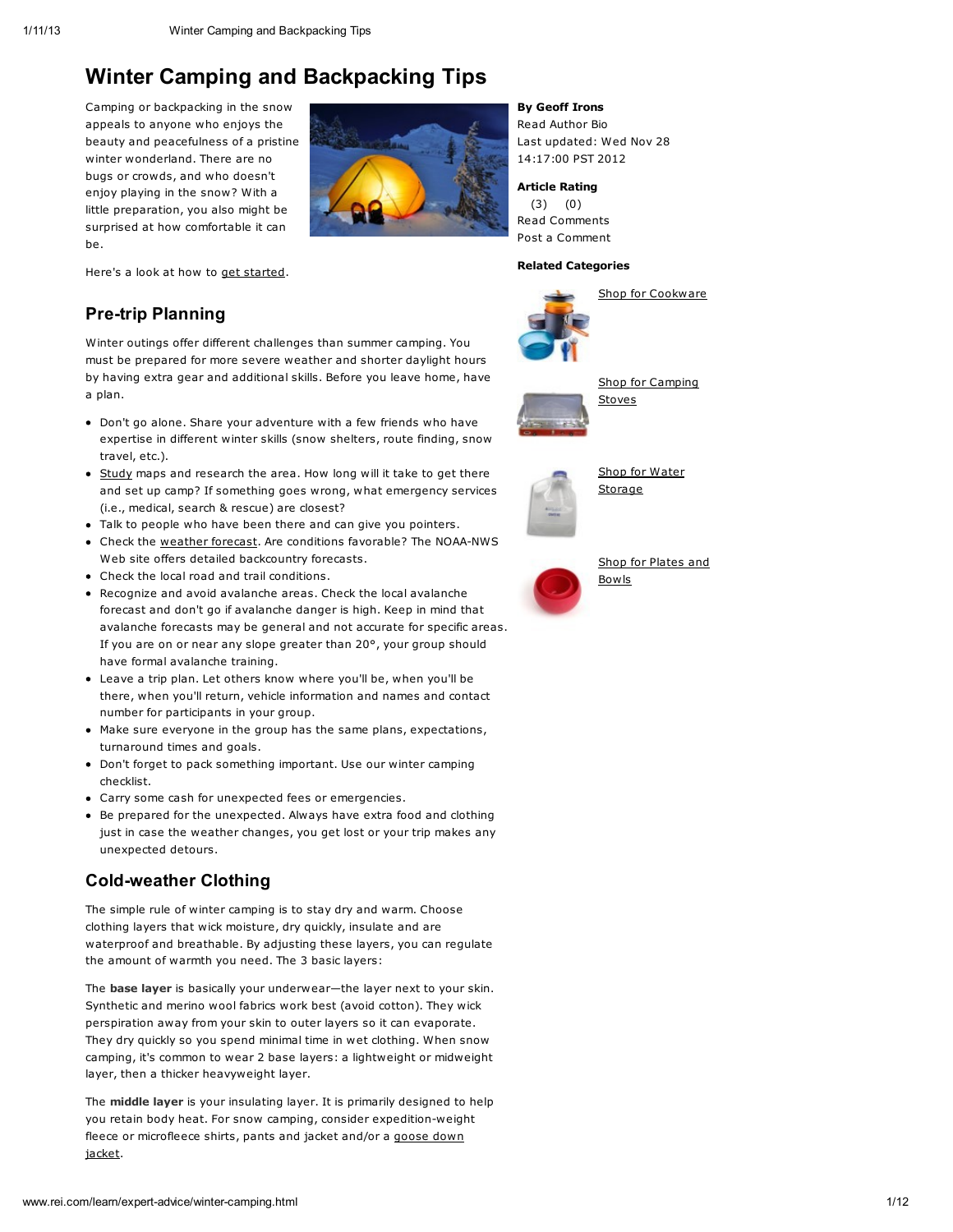The outer layer, or shell, is your waterproof/windproof/breathable layer. Laminates such as Gore-Tex, eVent or REI Elements offer premium protection. Less expensive alternatives use polyurethanecoated fabrics that are equally waterproof but somewhat less breathable. Look for core vents and underarm vents that expel excess heat and moisture.



Tip: If you take a break, put on a layer so you don't cool off too much. Your body will have to work harder to warm up again.

For more information, see the REI Expert Advice article on [layering](http://www.rei.com/learn/expert-advice/dress-layers.html).

Shop REI's selection of men's [clothing](http://www.rei.com/category/4500008) and [women's](http://www.rei.com/category/4500013) clothing.

#### Boots

While it may be possible to get by with traditional hiking boots, most snow trekking is greatly enhanced by winter or mountaineering boots that are waterproof and insulating. Skiing and snowboarding, of course, require their own boots that are compatible to the bindings.



Tip: Warm up socks and boot insoles by keeping them in the sleeping bag next to you.

Shop REI's selection of men's [winter](http://www.rei.com/category/4500231) boots and [women's](http://www.rei.com/category/4500232) winter boots.

#### Key Winter Accessories

- Hats: You lose a significant percentage of your body heat through the top of your head. Follow the old mountaineering adage: "If your feet are cold, put on a hat." Consider windproof models such as those made of Gore WindStopper fabric.
- Gloves and mittens: Another must. Take extras, too, in case they get wet.
- Gaiters: A must for deep snow, they help keep snow and water out of your boots. They even add a bit of warmth. Be sure to use a waterproof/breathable model designed for winter use.
- Goggles and glasses: Always protect your eyes from sun and wind. There are different lens tints for various weather conditions.
- Socks: Wear a thin, snug layer next to your skin and a second layer over it, both made of merino wool or a synthetic fabric. The thickness of your second sock is determined by your boot fit. An extra-thick sock will not keep your feet warm if it makes your boots too tight. Take extras. If they get wet, put them in the sleeping bag next to you to dry.

### The Ten Essentials

A must for any backcountry travel, the "Ten Essentials" are especially important for your comfort and safety in winter.

- Navigation
- Sun protection
- Insulation (extra clothing)
- Illumination
- First-aid supplies
- Fire
- Repair kit and tools
- Nutrition (extra food)
- Hydration (extra water)
- Emergency shelter

For a closer look, see the REI Expert Advice article, The Ten [Essentials.](http://www.rei.com/learn/expert-advice/ten-essentials.html)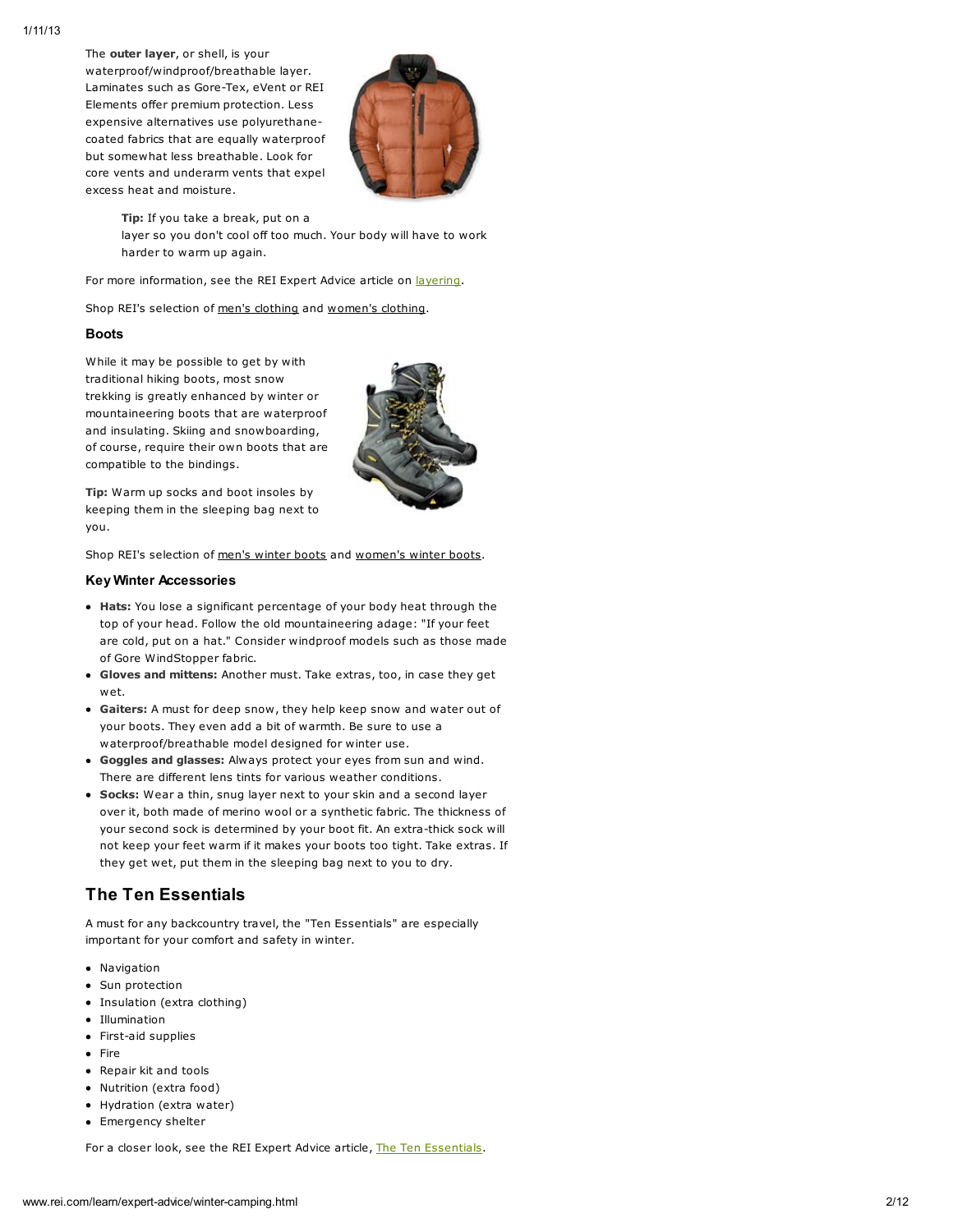### Winter Gear Considerations

#### **Backpack**

Winter backpacking requires extra gear, so consider a high-volume pack. Pack as lightly as you can, but always make sure you're prepared for winter conditions. Rough guidelines for a 2- to 4-day trip:

- Lightweight: minimum 65-liter (3,967 cubic inch) pack.
- Deluxe: minimum 80-liter (4,882 cubic inch) pack.

If you plan on carrying skis or snowshoes, make sure your pack has lash points or is otherwise able to secure these large items.

For details, see the REI Expert Advice article, How to Choose a [Backpack.](http://www.rei.com/learn/expert-advice/backpack.html)

Shop REI's selection of [backpacks.](http://www.rei.com/category/4500001_Backpacks)

#### Sled

For longer trips and expeditions, it is common to pull a sled. A sled helps you to reduce weight on your back and lets you carry more gear. A sled is not practical for all terrain, so research your route and trail conditions beforehand. It's a good idea to practice pulling a sled while wearing your snowshoes or skis.

#### Sleeping Bags

Make sure you use a bag that's rated at least 10°F lower than the coldest temperature you expect to encounter. You can always vent the bag if you get too warm.

Cold- and winter-rated bags are supplied with generous amounts of goose down or synthetic insulation. Down is the most popular choice due to its superior warmth-to-weight ratio. Just make sure to keep it dry (when wet, down loses much of its insulating ability) or use the new water-resistant down bags now on the market.

Winter bags are also distinguished by their draft tubes behind the zippers, draft collars above the shoulders and hoods to help keep the heat in the bag.

For details, see the REI Expert Advice article, How to Choose a [Sleeping](http://www.rei.com/learn/expert-advice/sleeping-bag.html) Bag.

Shop REI's selection of [sleeping](http://www.rei.com/category/4500001_Sleeping+Bags) bags.

#### Sleeping Bag Liner

Using a bag liner adds extra warmth, minimizes wear and helps keep your bag cleaner. The extra layer can add 8° to 15°F of warmth.

#### Sleeping Pads

These provide both cushioning and insulation. For winter camping, be sure to use 2 full-length pads to keep from losing body heat on snowy surfaces. Pads are rated by R-value, the measurement of insulation, ranging from 1.0 and 8.0. The higher the R-value, the better it insulates.

Tip: Use a closed-cell foam pad next to the ground and a selfinflating pad on top to get the best insulation from the cold ground. The foam pad also serves as insurance in case the selfinflating pad gets punctured.

Shop REI's selection of [sleeping](http://www.rei.com/category/4500001_Sleeping+Pads) pads.

#### Ground Cloths

A ground cloth protects your tent or bivy sack from any water that might seep from the snow through the tent floor. Any tarp will work, but a tent "footprint" (sold separately) is lightweight and is custom cut to fit your tent's dimensions.

#### Lighting and Batteries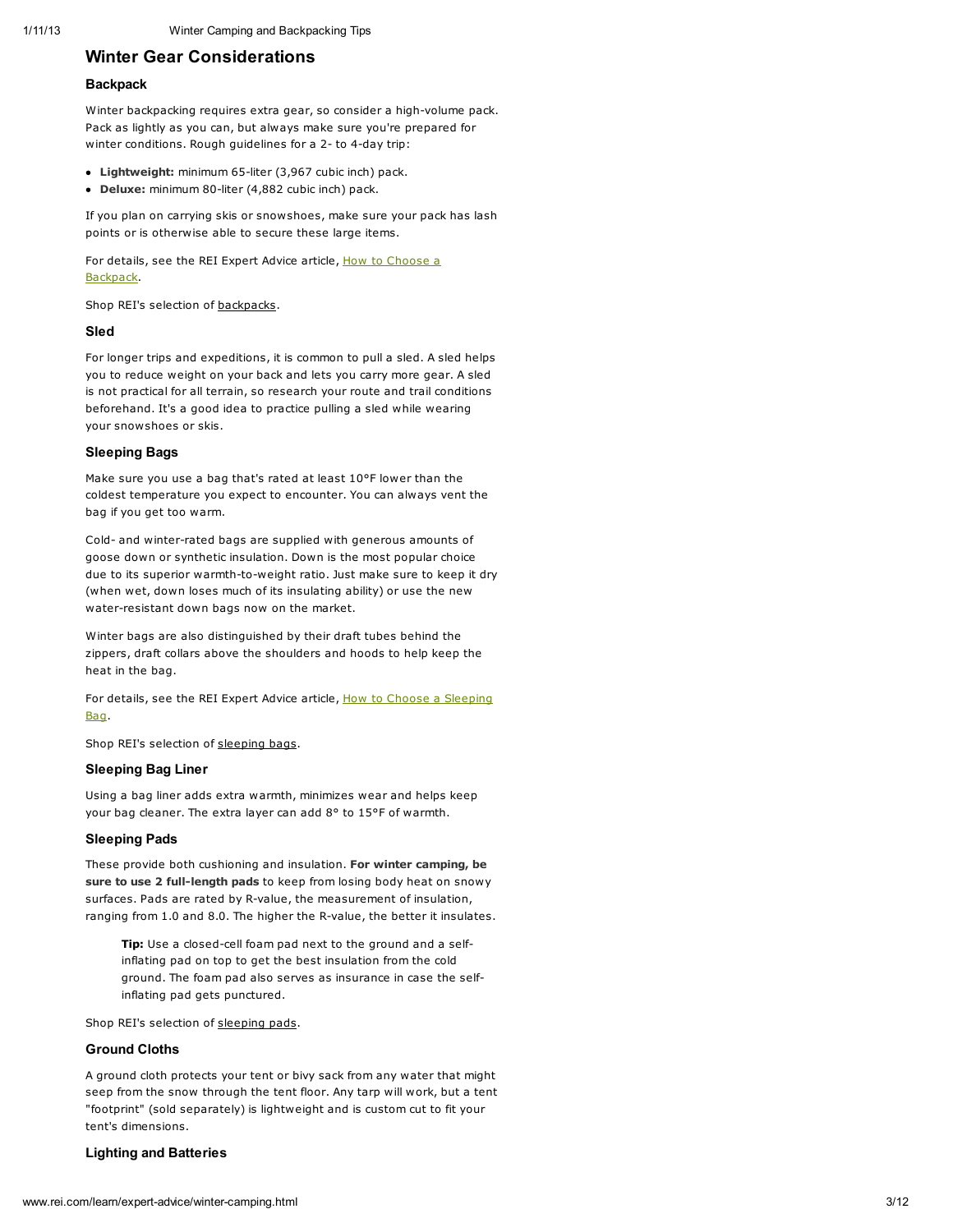Winter nights are long, so make sure your headlamp and flashlight batteries are new or fully charged before an excursion and always take extras. Lithium batteries perform well in cold weather, but they can overpower some devices like headlamps. Check your product's manual for compatibility. Alkaline batteries are inexpensive and should work in any device, but they drain at a faster rate.



Tip: Cold temperatures decrease battery life. Store your batteries and battery-operated devices inside your sleeping bag to keep them warm.

Shop REI's selection of [headlamps](http://www.rei.com/category/4500058/q/Headlamps) and flashlights.

#### Communication Devices

You'll most likely have no cell phone coverage in the [backcountry.](http://www.rei.com/learn/expert-advice/winter-camping.html) Twoway radios allow you to stay connected to members in your group who travel at different speeds. They are, however, limited to line-of-sight coverage. Satellite [messengers](http://www.rei.com/category/40004300) and phones offer an option to communicate with folks at home.

### Types of Winter Backcountry Travel

You have several enjoyable options for snow travel. See the REI Expert Advice article, [Backcounty](http://www.rei.com/learn/expert-advice/backcountry-travel.html) Travel in Winter, for details. Here is a quick overview:

#### Alpine Touring (Randoneé) or Telemark Skiing

Two options for skiers: AT ski bindings let the heel move for going uphill, and they clamp down for downhill skiing; telemark skiers have their heels free all of the time, which requires a different type of turn when skiing downhill.

AT skis require matching boots that are a combination of a plastic climbing boot and an alpine ski boot. A switch sets the cuff to a soft flex for uphill skiing or climbing, or it can be set for a stiff flex for downhill skiing. Telemark boots and bindings are not compatible with AT gear.

Skiing with a full pack on your back takes some practice-so practice!

Tip: To keep your boots from freezing at night, put them in a stuff sack (turn the stuff sack inside out to keep the inside clean and dry) and then into your sleeping bag.

Shop REI's selection of [backcountry](http://www.rei.com/category/4500306) ski gear.

#### **Snowboarding**

Just as snowboarding is popular on ski-resort slopes, it is also a popular way to see the backcountry. A snowboard's wide base makes it great for descents, but the ascent may still require snowshoes (which adds weight on your back).

Some snowboards are split boards—they are actually 2 skis that let you hike up, then latch together to form a snowboard for descents. These are not as rigid as a traditional snowboard.

#### Snowshoeing

Snowshoes offer the easiest and least expensive way to travel in snow. "If you can walk, you can snowshoe" is a common expression indicating that no special skills or training are required. Snowshoes disperse your weight over a large surface area, thus providing a degree of flotation that reduces the amount you sink into soft snow. You should not, however, expect to literally "float" on the surface of the snow.

Snowshoes provide good traction for climbing, traversing and descending slopes. They also work better than skis in areas of closely spaced trees or in brushy or rocky areas.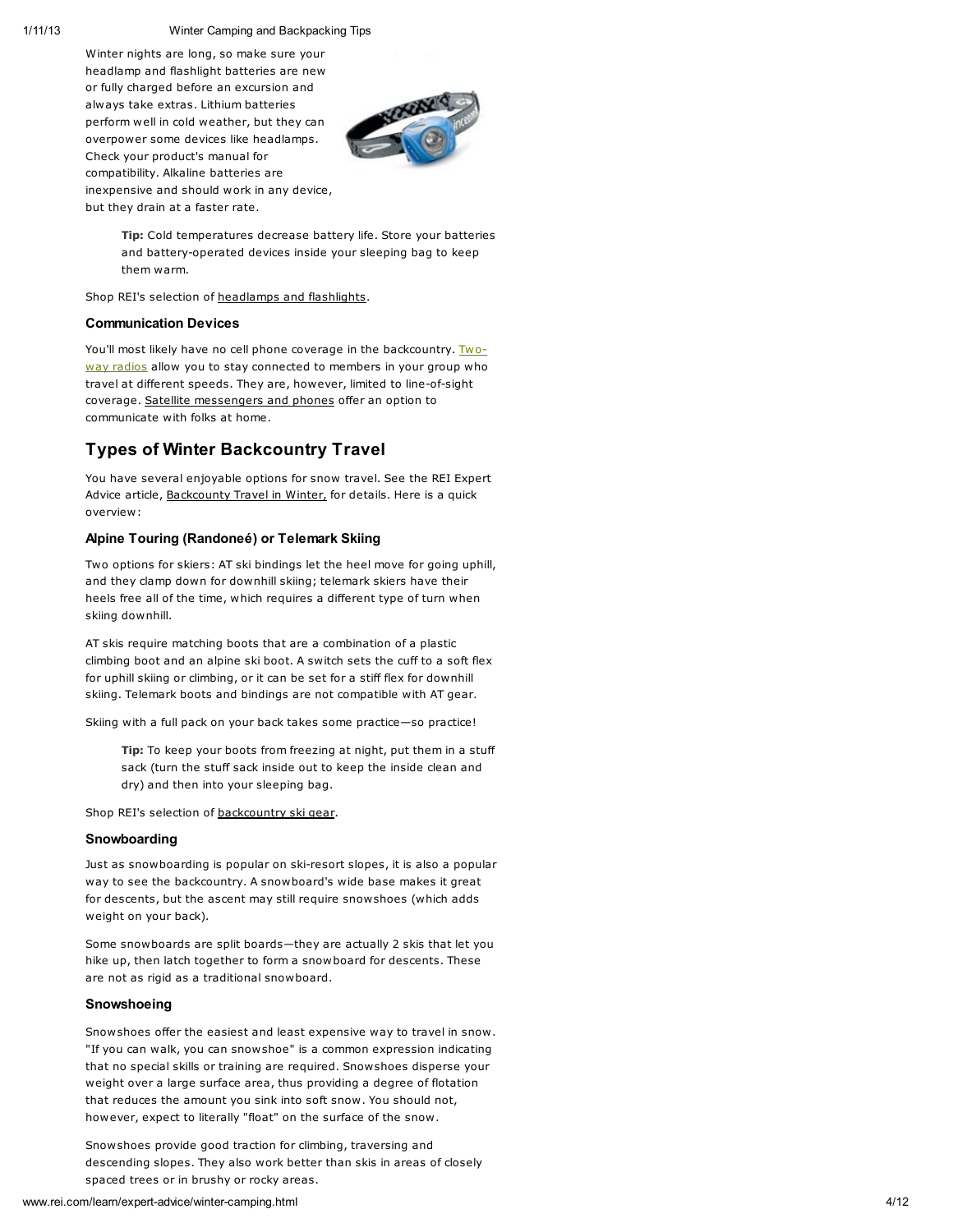Shop REI's selection of [snowshoes.](http://www.rei.com/category/4500305)

#### Related Gear

Poles: No matter what your means of ascent, you'll want to have a pair of adjustable ski or snowshoe poles. They provide welcome support and balance and can be used for downhill skiing or snowshoeing as well. If you don't want them for parts of your route, just shorten them and strap them on to your pack.



Ice axe: This can help you self-arrest when sliding, serve as an anchor for climbing or hack through ice when setting up camp. Be sure you know how to properly use it before heading out. Seek out competent instruction and practice.

Crampons: These provide traction when walking on snowfields, climbing on technical terrain or ascending waterfalls. See the REI Expert Advice article, How to Choose [Crampons.](http://www.rei.com/learn/expert-advice/crampons-snow-ice-climbing.html)

Tip: Regardless of your means of travel, have each member of your party take turns being the one to break trail in deep snow.

### Route-finding in Winter

Snow or bad weather may hide the trail and/or your destination. Before heading out, make sure everyone in your group has a good map and route description. If using a GPS, program in lots of waypoints. Mountaineers should consider using an altimeter as an extra means of determining their location.



Study your map and plot your compass bearings in advance. Beware of simply

following someone else's tracks, as this person may not know where he or she is going! Plan and follow a safe route. Avoid cornices, snowcovered rivers and lakes, snow bridges, hidden holes next to logs and rocks, tree wells, rockfall and avalanche zones. You may need to vary your route somewhat to find better snow conditions.

If you get lost:

- Stop and evaluate the situation.
- Stay calm.
- Check map and compass (and GPS, if available).
- Make yourself easy to find—visually and audibly.
- Stay together.

### Snow and Avalanche Safety Gear

Snow saw: This is a necessary tool when making a snow cave or igloo and you need to cut through layers of ice or snow. Use by hand or attach it to a ski pole for longer reaches. It is also useful for evaluating slope stability to determine avalanche hazard.

Snow shovel: Everyone should carry one in the winter backcountry. Shovels can be used for avalanche rescue, leveling a tent site, digging a snow shelter or getting fresh snow to melt for drinking water.

Avalanche transceiver: This is a required item in avalanche-prone areas for each member of your group. As with any safety device, be sure you know how to use one before heading out. This requires competent instruction and practice. For more information, refer to the REI Expert Advice article, Avalanche [Transceivers](http://www.rei.com/learn/expert-advice/avalanche-transceiver.html).

Probe: Another mandatory item in avalanche country, a probe is a collapsible pole with depth markings (usually up to 10' long). Sections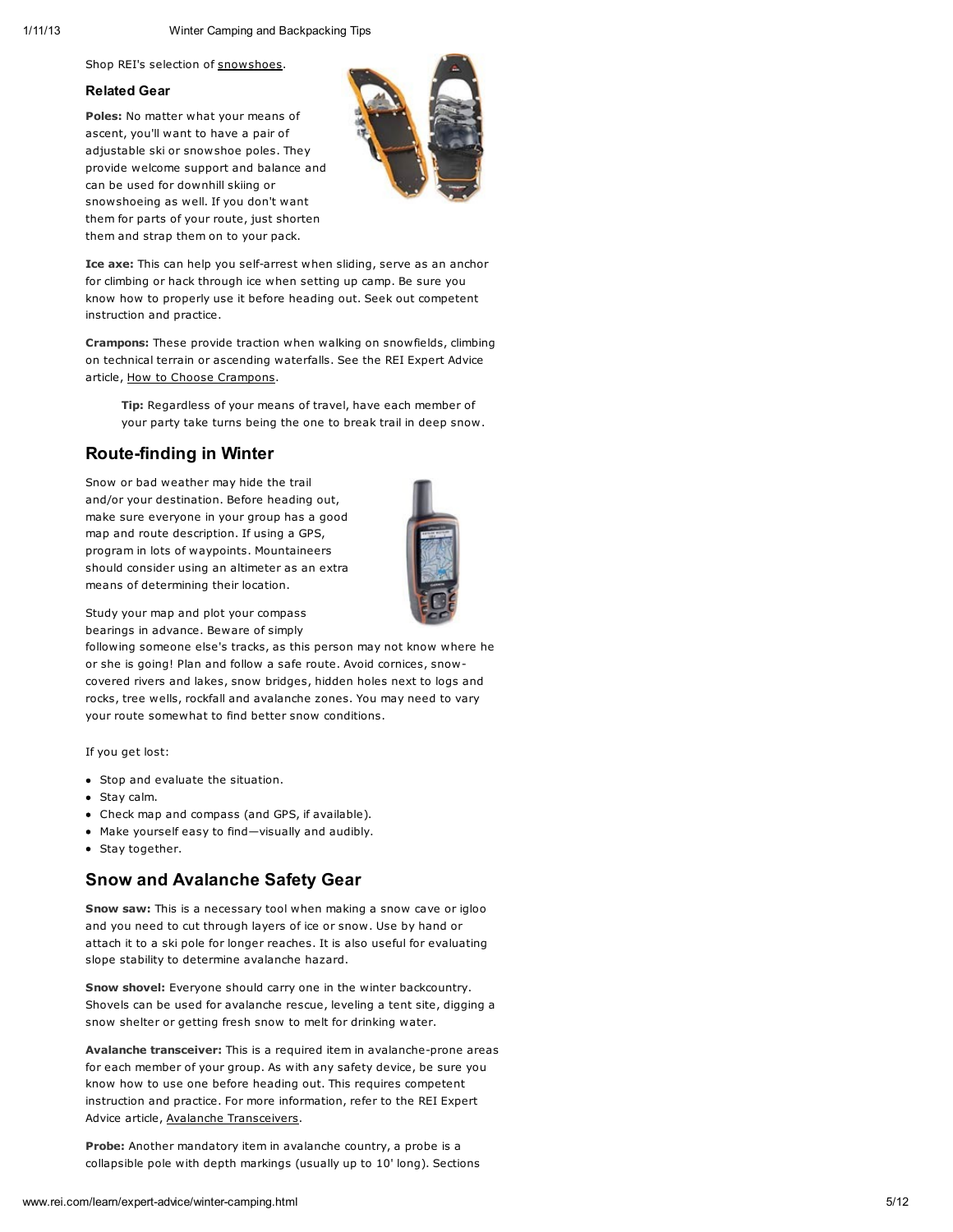can be quickly assembled after an avalanche to probe into the snow and help find victims.

Personal locator beacon: If you are in serious danger in the backcountry, you'll be grateful to have a PLB. Once activated, it sends out a signal to satellites about your position that in turn alerts search-and-rescue teams. For more information, see the REI Expert Advice article, How to Choose a [Personal](http://www.rei.com/learn/expert-advice/personal-locator-beacons.html) Locator Beacon (PLB).



Airbag packs: A more recent innovation,

these packs use compressed air or gas to help prevent burial in an avalanche. See REI's selection of [airbag](http://www.rei.com/category/4500577) packs.

Tip: The best way to survive an avalanche is to avoid avalanche areas.

Shop REI's selection of [avalanche](http://www.rei.com/category/4500076) safety gear.

### Making Camp in the Snow

Make sure you reach your destination with plenty of daylight to spare. Relax, have a snack, cool down and put on extra clothing layers. Take time to find the right camp spot and set up your gear. Considerations:

- Is there natural wind protection?
- Is there a good water source nearby—or will you need to melt snow?
- Is the site free of avalanche danger?
- Is it reasonably safe from falling trees and branches?
- Does it give privacy to and from other campers?
- Are there landmarks to help you find the camp in the dark or a snowstorm?
- Where will the sun rise? A sunny spot will help you warm up faster.

In patchy snow conditions, set up camp on the snow or an established campsite of bare ground (no plant life). Always follow [Leave](http://www.lnt.org/) No Trace camping ethics.

### Types of Winter Shelters

#### Mountaineering (4-Season) Tents

For snow camping, you ideally want a "mountaineering tent" (or "4 season tent") that's easy and quick to set up in frigid conditions. These tents are a bit heavier than 3-season backpacking tents but offer better snow/wind protection.

Typical mountaineering tent features:

- Dome shape and an extra-strong pole structure.
- Mostly solid fabric (instead of mesh) for more warmth and strength.
- Dual doors for easy access even in bad weather
- Extra guy lines for more stability in high winds
- A "gear attic" to stow small items and free up floor space
- Large vestibule(s) for wet-gear storage or a sheltered cooking area.

Mountaineering tents employ either single-wall or double-wall construction. Each has its advantages.

| Single-wall                   | Double-wall                           |
|-------------------------------|---------------------------------------|
| Lighter weight                | Heavier and bulkier                   |
| Cooler than a double-wall     | Warmer than a single-wall             |
| Quick setup                   | Longer setup time                     |
| Costs more than a double-wall | Costs less than a single-wall         |
| Potentially more condensation | Better ventilation, less condensation |
|                               |                                       |

Setup tips: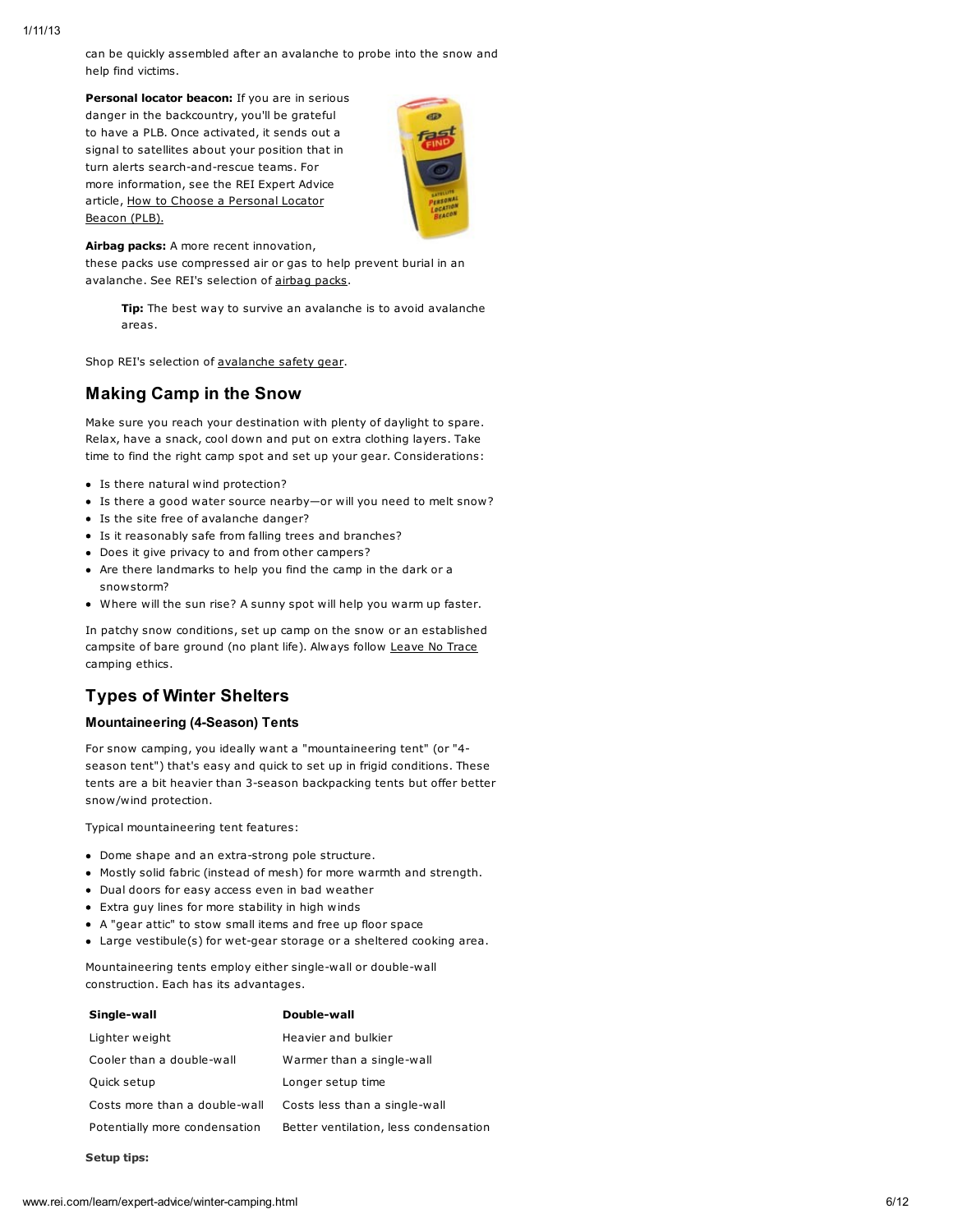- If it's windy, build a snow wall if possible. If it's not feasible to do so, then dig out the snow a couple of feet down for your tent and vestibule. This helps to reduce wind impact.
- Pack down the snow before setting up your tent. Loose snow is more likely to be melted by your body heat and make it uncomfortable for sleeping.

Shop REI's selection of [mountaineering](http://www.rei.com/category/40003500) tents.

#### Bivy Sack

Ultralight backpackers can opt to skip the tent and go with a bivy (short for [bivouac\)](http://www.rei.com/expertadvice/articles/bivy+sack.html) sack instead. A bivy is simply a waterproof/breathable overbag for your sleeping bag. It keeps you and your sleeping bag dry and adds about 10ºF of warmth to a bag. A few models known as bivy shelters have mesh netting and poles that give tent-like protection around the head area.

Tip: There is no room to stow your gear in a bivy sack, so remember to bring a cover for your gear.

Shop REI's selection of **bivy sacks**.

#### Snow Caves, Igloos, Quinzhees and Trenches

Experienced parties who plan on camping at the same spot for multiple nights can consider making a snow cave, quinzhee, igloo or trench. It's a lot of work, but the result is quite satisfying: a quiet and relatively warm place to sleep. Typically, it takes 2 people at least 2 or 3 hours to complete a snow cave or igloo; trenches can be created somewhat faster.



To build one of these shelters, you need a snow shovel and, for igloos, a snow saw. Before digging, use a probe to make sure you won't be digging into a rock. And, just in case, bring a tent as a backup shelter.

#### Steps to building a snow cave:

- 1. First, you need lots of snow in a site that is level and has no risk of avalanches. You may need to use a snow bank or a drift.
- 2. If practical, make the cave large enough to accommodate everyone in your group. Make the base of the cave or igloo about 2 to 3 feet thick.
- 3. Dig the tunnel sloping it upward so that colder air stays lower.
- 4. Hollow out the snow cave dome. Make it large enough so you can sit up.
- 5. Smooth the roof so you don't get drips on your sleeping bags.
- 6. If desired, make snow benches to sleep on. Colder air remains below the bench so you stay warmer.
- 7. Important: Make a ventilation hole in the roof to avoid risk of suffocation. This should be about the size of your ski or trekking pole basket.
- 8. Use a waterproof tarp for the floor.
- 9. Snow is heavy and needs to be supported correctly. Avoid making the cave too wide and know what to do if the roof collapses.

Tip: Put a backpack in the doorway to keep a snow cave warmer. Just make sure the door remains accessible.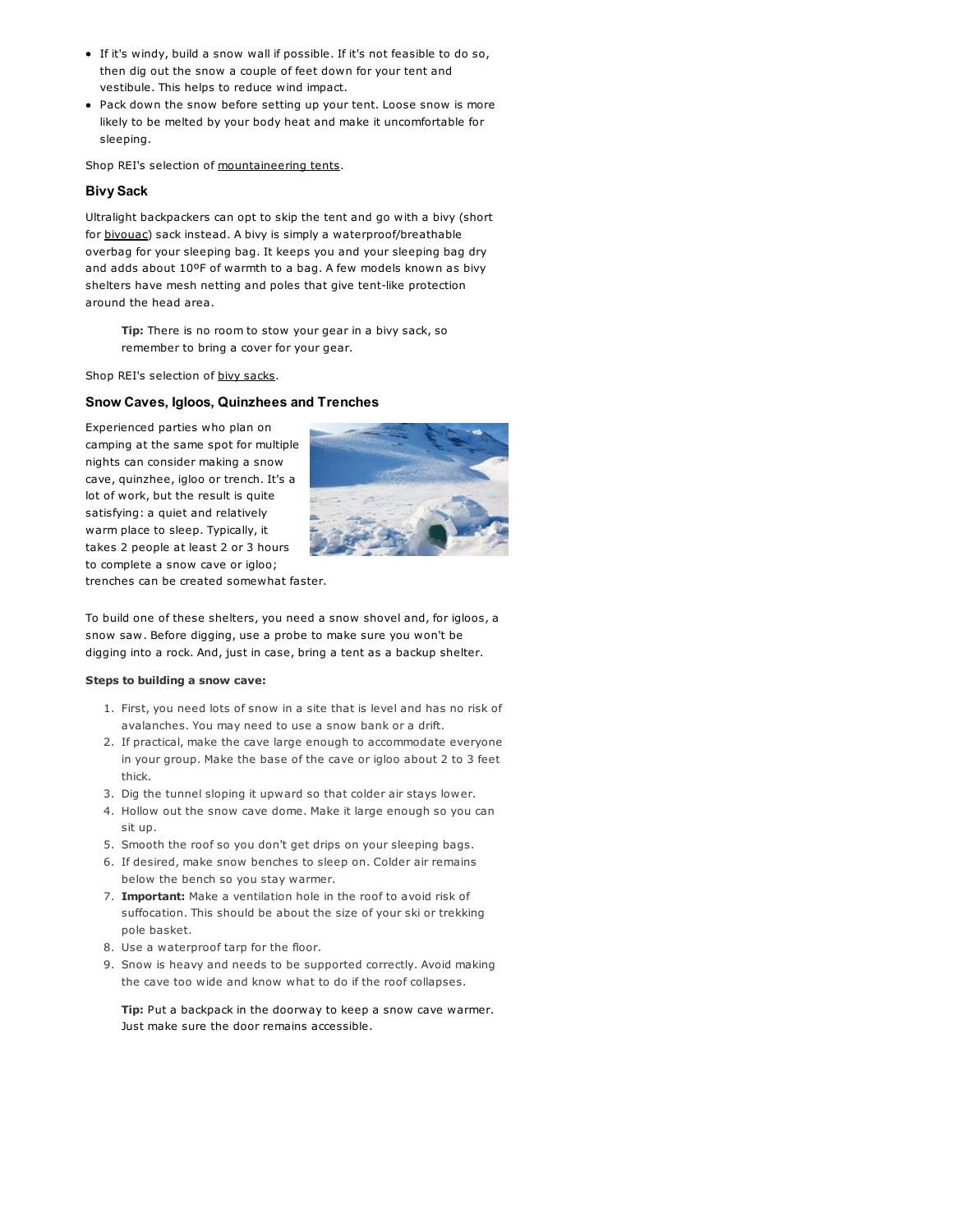

#### Steps to building an igloo:

- 1. Find or make a level space in the snow.
- 2. Dig a gentle slope to make an entrance passage. This helps to keep the warmer air in and the colder air out.
- 3. Using your shovel and snow saw, make snow blocks from hard blocks of snow.
- 4. Form a row of blocks in a circle. The first tier of snow blocks should be thicker than the others.
- 5. Make a second layer on top of the first, decreasing the thickness and staggering the block joints.
- 6. Keep stacking blocks, gradually decreasing the thickness so that the upper tiers are thinner and tapered toward the center to form a dome.
- 7. Make a hole in the top for ventilation by leaving a gap between 2 blocks or making a hole through one of the blocks.
- 8. Fill in any other cracks or gaps with snow.
- 9. Smooth the blocks on the inside to minimize dripping water.

Tip: Don't make it too big. The wider the base, the greater the risk of collapse. Sprinkle water over the igloo at night (early in the day is OK if the temperature is cold enough) to freeze and strengthen the structure.





#### Steps to building a quinzhee:

Sometimes, the snow may not be deep enough for a snow cave nor firm enough for an igloo. In these cases, a quinzhee makes an excellent alternative.

- 1. Stomp a circle in the snow to create a foundation (size depends on the number of occupants).
- 2. Pile snow inside the circle in a large dome until it's about 6 feet high at center.
- 3. Let the snow settle at least 2 hours, longer if the snow has less moisture content.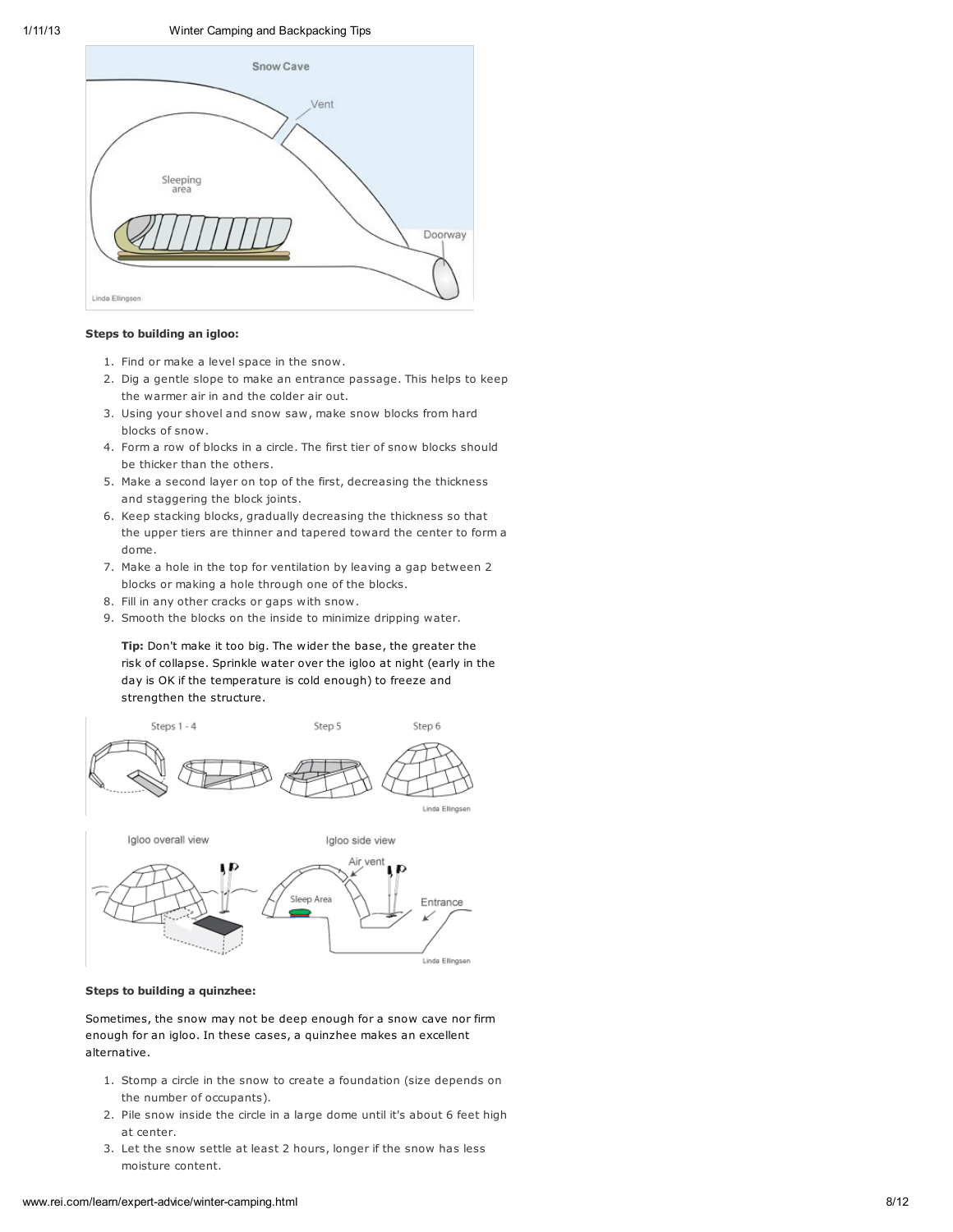4. Proceed as if building a snow cave.

#### Steps to building a snow trench:

A snow trench is a relatively quick and easy shelter for 1 or 2 people. It is typically an emergency shelter and will not be as comfortable or warm as the snow shelter described above. It is not recommended during heavy snowfall since the "roof" could easily collapse with the weight of additional snow.



- 1. Dig a trench at least 3 feet deep, 3 to 4 feet wide (for 1 person) and about 6 feet long. Make an entrance at one end.
- 2. Place skis, poles and/or tree branches across the width of the trench.
- 3. Stretch a tarp or emergency blanket over the trench, and anchor the sides and foot end with snow and/or additional tree limbs.

Tip: Wear your wet clothes while establishing camp. Your body heat will help them to dry more quickly than it would to hang them.

### The Winter Kitchen

#### Backpacking Stove

Liquid-fuel stoves (rather than canisters) are recommended for cold temperatures. White gas is readily available in North America, Australia and New Zealand. For other countries, consider a multifuel stove that allows you to burn auto gas as well. Before you leave home, make sure your camp stove is working properly.

Other considerations: You may want a windscreen and heat exchanger to improve winter cooking performance. Keep in mind, too, that you'll use more fuel at higher elevations, and it takes extra fuel to melt water. Finally, bring a backup stove, just in case. The added benefit is that having 2 stoves speeds up the group-cooking process.

See the REI Expert Advice article, How to Choose a [Backpacking](http://www.rei.com/expertadvice/articles/backpacking+stove.html) Stove, to help you select the right one.

Shop REI's selection of [stoves](http://www.rei.com/category/4500028).

#### Camp Cooking Area

It's best to have a sheltered cooking spot, which can be as simple as your tent's vestibule. If you have the time and energy, dig a trench about 3 feet deep to create a cooking area that is sheltered from the wind. One of the joys of winter camping is the ability to build a kitchen, using your shovel to make a cooking surface, seats, table and even a storage cabinet. Use your imagination to make it as elaborate as you'd like. Consider taking a foam sit-pad to use while cooking on the cold surface. It helps you stay a little warmer and drier.

#### Food Tips

If you're snowshoeing, skiing or boarding, you are using a lot of energy. Be sure to eat before, during and after your activity to keep your energy up and help your body recover.

Proteins, fats and carbohydrates all provide energy.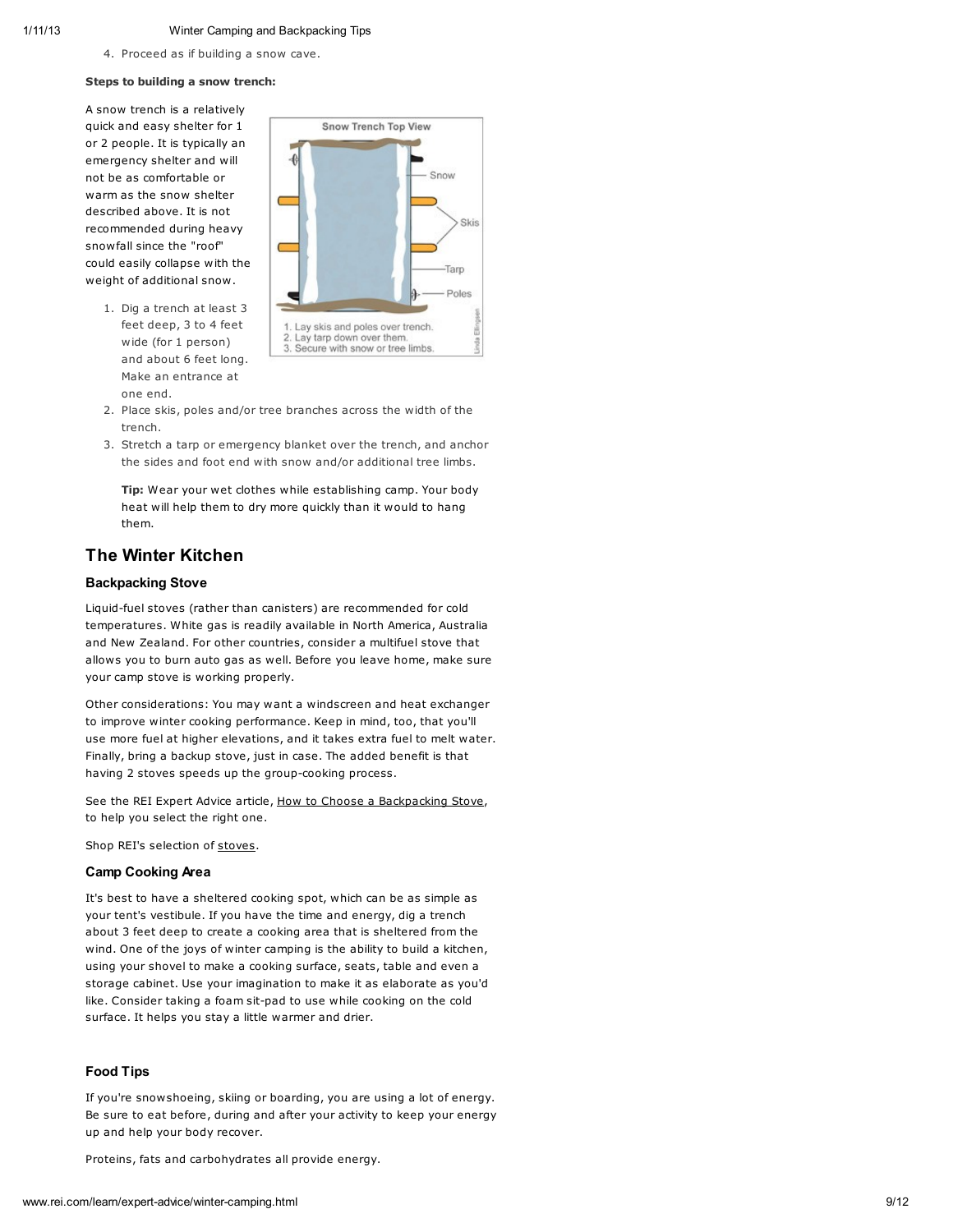- 1. Proteins (meats, dairy and eggs) help build muscles and body tissue.
- 2. Fats (nuts and meats) are used primarily for energy.
- 3. Carbohydrates (cereals, legumes, vegetables, fruits, breads and candy) also provide energy.

During your activity, consume some of the many [energy](http://www.rei.com/category/4500061) foods, performance beverages and snacks available. Consider food that does not take much cook time or clean up. Look for one-pot meals or, better yet, buy some freeze-dried entrees and breakfast foods—just add hot water in the pouch and pack the garbage out. No dirty dishes!

Avoid alcohol and caffeine. Alcohol increases blood flow and cools your core temperature; caffeine restricts blood flow and cools your extremities.

Tip: To stay warmer, don't stop for long lunches where you cool down and then need to put on more layers. Instead, take short breaks to snack on food, or simply nibble while you're moving.

### Cold-weather Health Concerns

### Hypothermia

This is the body's temperature decreasing due to exposure to the cold conditions. It can be life threatening. A person can become hypothermic without even noticing it.

Symptoms:

- 1. Shivering.
- 2. Slurred speech.
- 3. Non-communication.
- 4. Lethargy.

#### Prevention:

- 1. Stay warm.
- 2. Stay dry.
- 3. Stay hydrated.
- 4. Eat well.

#### Remedies:

- 1. Put on dry clothing.
- 2. Eat and drink warm foods and fluids.
- 3. Put the person in a sleeping bag pre-warmed by another person—a hypothermic person doesn't have enough heat to warm the bag.
- 4. Put warm water in bottles and place them in the sleeping bag with the person.
- 5. Use another person to warm the hypothermic person.
- 6. In severe cases, careful evacuation to a medical facility is required.

Tip: Carry a small vacuum bottle with a hot drink or soup—it'll warm you up when you're getting cold.

#### Frostbite

This happens in cold-weather conditions. Frostbite is a freezing of the tissues usually on the fingers, toes, nose or face. It is a result of heat being lost faster than the blood can circulate. In severe cases, appendages may have to be amputated.

Tip: Use chemical heat packs to help stay warm and to avoid getting frostbite.

#### Symptoms:

- 1. Numbness to an area.
- 2. Loss of sensitivity to touch.
- 3. Tingling that feels like burning.
- 4. Shivering.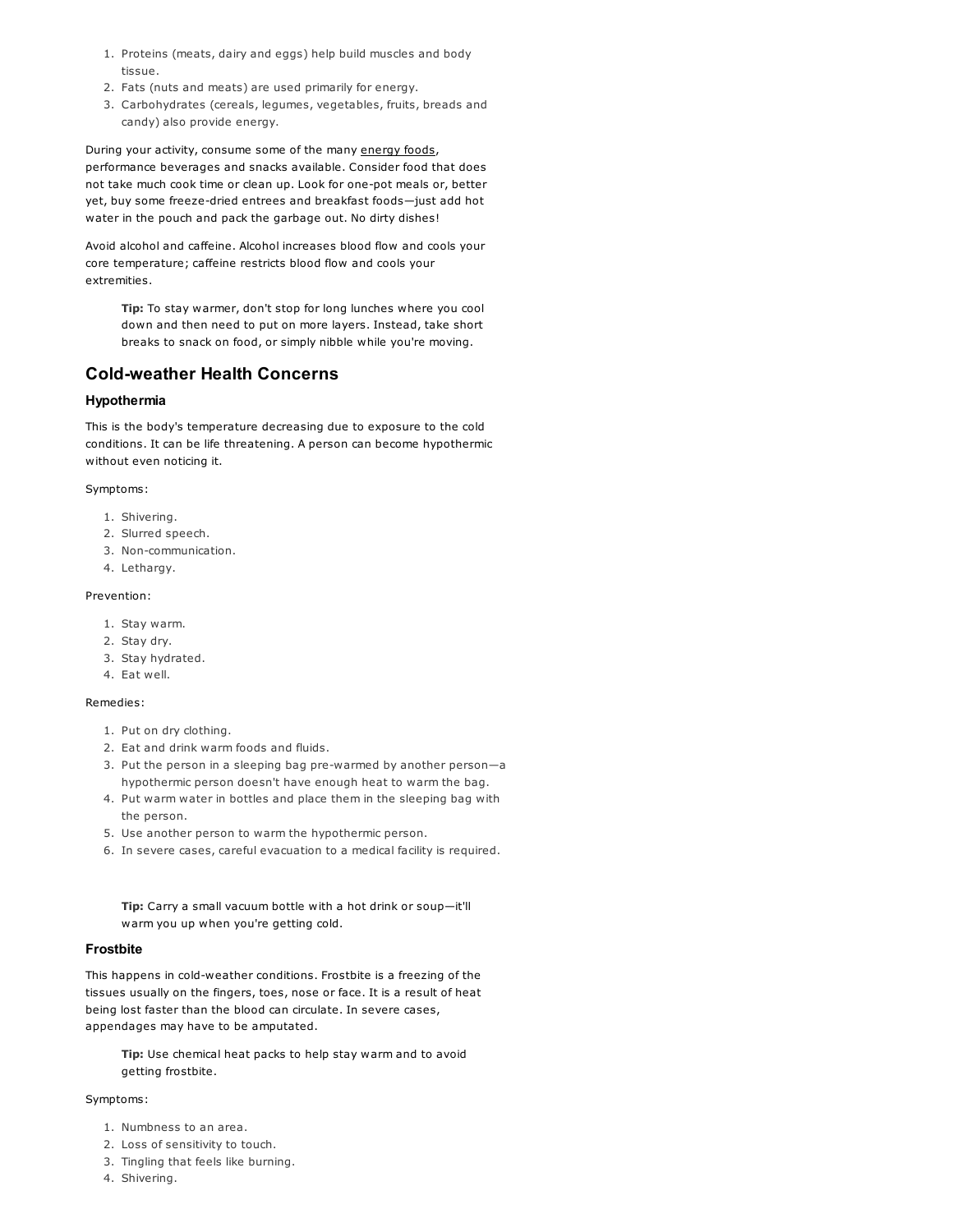5. Skin appears red and then white-to-purple.

#### Prevention:

- 1. Don't put yourself in that position. You don't have to reach a summit, your health and well-being are more important.
- 2. Be aware of your body signals.
- 3. Stay warm and dry.

#### Remedies:

- 1. Place the cold/frostbitten appendages against warm skin, such as your feet against a companion's stomach or armpits, or your fingers in your own armpits.
- 2. Use warm water—99ºF to 104ºF—on the afflicted area.
- 3. Do not use fire to thaw area—speedy relief can increase the injury.
- 4. Do not rub because the abrasive action could damage tissue more.
- 5. Evacuate to a medical facility.

#### **Dehydration**

Even when the temperature is low, you can still get dehydrated and that's not good for your kidneys, heart or brain. So drink plenty of water —even if you're not thirsty. Drink before you become thirsty.

Tip: Keep the fluids flowing in freezing weather with an insulated reservoir and tubing. In extreme cold, leave the reservoir at home and use a water bottle cover for your bottle. Turn the bottle upside down. (Water freezes from the top down, so by turning it right-side up you'll be able to unscrew the cap and drink.)

A good way to determine if you're drinking enough is to check the color of your urine. If it's dark, you are dehydrated. If it's pale in color, you're doing a good job hydrating!

Other symptoms of dehydration in extreme temperatures:

- 1. Increased heart rate.
- 2. Dry mouth.
- 3. Dizziness.
- 4. Muscle cramps.
- 5. Confusion.
- 6. Weakness.

#### For treating water:

- 1. Water filters do not work in sub-freezing weather—the filter and seals freeze.
- 2. Chemical water treatments take longer to work in cold water, so allow extra time. Keep in mind that iodine is not effective against cryptosporidium and should not be used; sodium chloride is effective but requires about 4 hours contact time.
- 3. Melting snow is a good option. Putting a little bit of water in the pot with the snow will help it melt faster.
- 4. Portable UV light systems offer another effective option.

#### Altitude Sickness

Altitude sickness is a result of being in a low air pressure at a high altitude. Symptoms include nausea, severe headache, dizziness, insomnia, shortness of breath, lethargy, body ache and not wanting to eat. The remedy: Descend to a lower elevation for a few days.

Tip: Make a camp base and acclimatize for a few days before climbing higher. One strategy—don't ascend more than 1,000' a day.

### Sanitation in the Snow

As with any backcountry trip, you should always practice good hygiene habits.

1. Camp at least 200' from a trail, water sources and other campers.